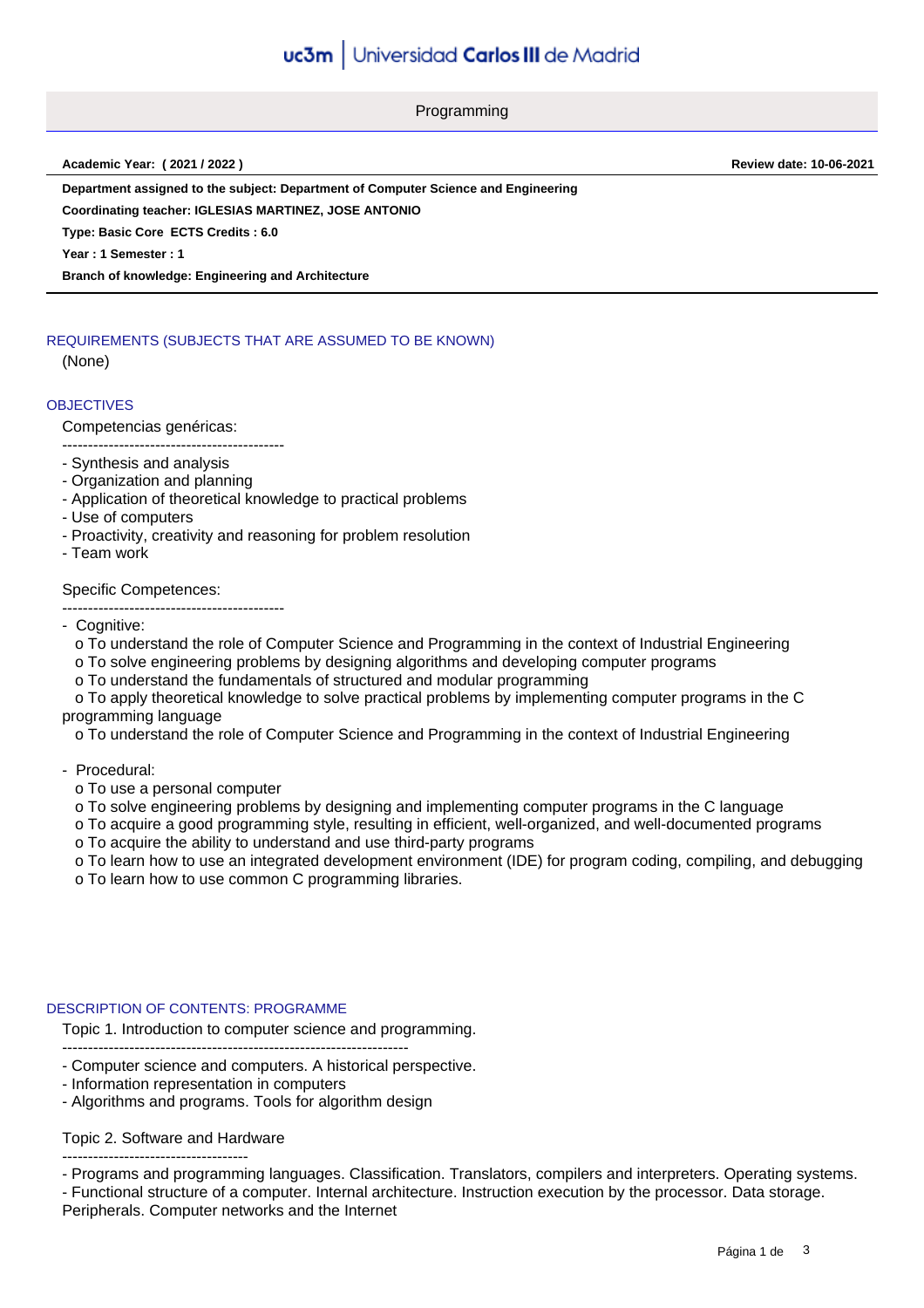Topic 3. Basic elements of the C programming language.

- General structure of a program
- Variables and constants
- Types of operators: arithmetic, relational, logic and assignment operators.
- Operators, expressions and instructions

---------------------------------------------------------------

- Pointer type.
- Input and output instructions

Topic 4. Control Flow and Loops

- -----------------------------------
- Selection structures: if-else, switch
- Repetition structures (loops): for, while, do-while - Nested control structures

# Topic 5. Functions

--------------------

- Modular programming
- Function definition
- Calling a function
- Types of arguments: input, output, input / output
- Passing Arguments by Value or by Reference -Scope of Function Variables. Visibility
- Arrays and structures as parameters
- Library functions and standard C libraries

# Topic 6. Complex Data Types

- -------------------------------- - Introduction: structured vs simple data types
- Definition and use of arrays
- Pointers and arrays
- Character strings
- User defined data structures: records
- Arrays of records

# Topic 7. Search, sort and merge algorithms

- -------------------------------------------------
- Search algorithms
- Sort algorithms
- Merge algorithms

### Topic 8. Advanced Topics

----------------------------

- External data structures: files and databases
- Dynamic memory allocation
- Computer programs commonly used in engineering.

### LEARNING ACTIVITIES AND METHODOLOGY

### Theory classes:

-----------------

Basic theoretical knowledge and skills will be presented in large groups.

### Resolution of Exercises:

-------------------------- Resolution of exercises by the student that will serve as self-evaluation and to acquire the procedural and cognitive competences.

### Laboratory sessions:

-----------------------

Small groups classes, in which problems proposed to the students are discussed and developed using the computer.

### **Tutorials**

--------- The student will ask for a tutorial always that it is needed.